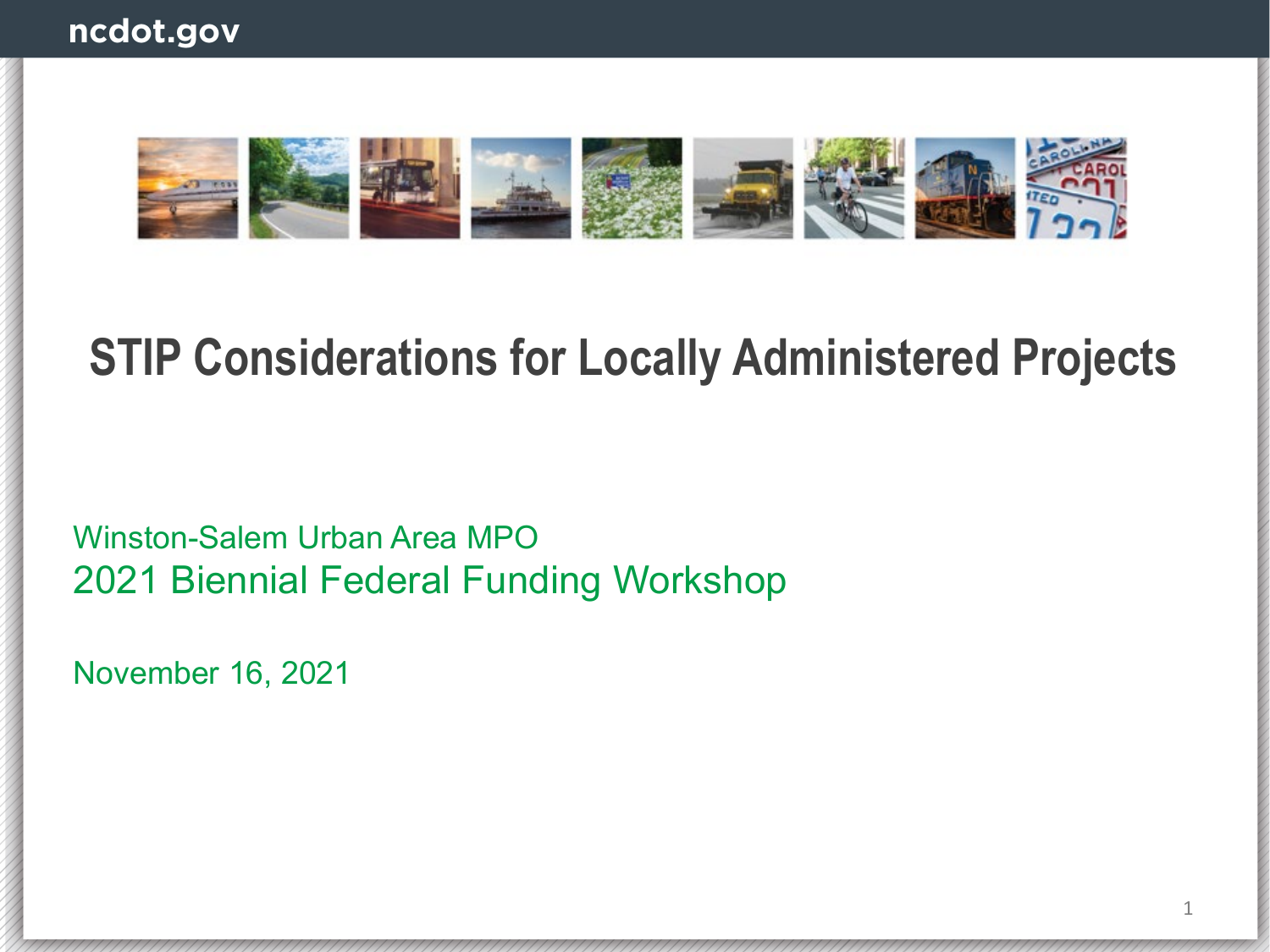### **Expectations for use of Federal-aid funds**

- Title 23 of the United States Code Highways
- Reimbursement basis *not a grant program*
- Typically 80% reimbursement must be matched locally, per STI law in the case of bicycle/pedestrian projects, and per NCBOT policy for LAPs selected and programmed by MPOs.
- Federal reimbursement for any phase of work constitutes a commitment to complete the project in its entirety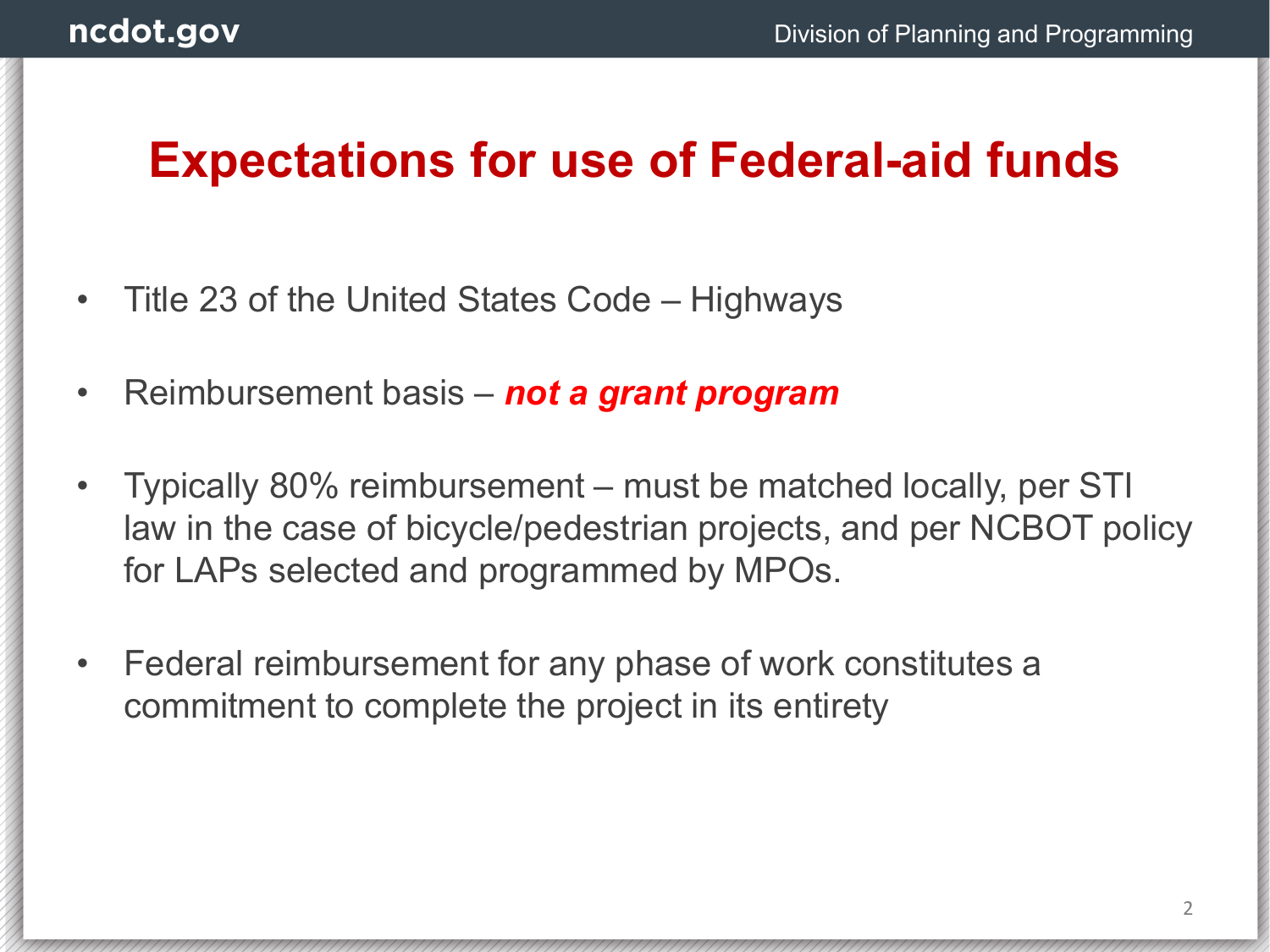## **How a LAP gets programmed in the STIP**

- Basis for adding a project
	- NCDOT Pn.0 prioritization
	- STI "alternate criteria" Federal formula funding
	- Directed Federal funds
- Process for adding a project
	- Request to MPO for funding or Pn.0 submittal
	- If programmed outside Pn.0 prioritization—
		- Funding approval by MPO TAC/Board
		- MPO amends TIP and requests NCDOT to amend STIP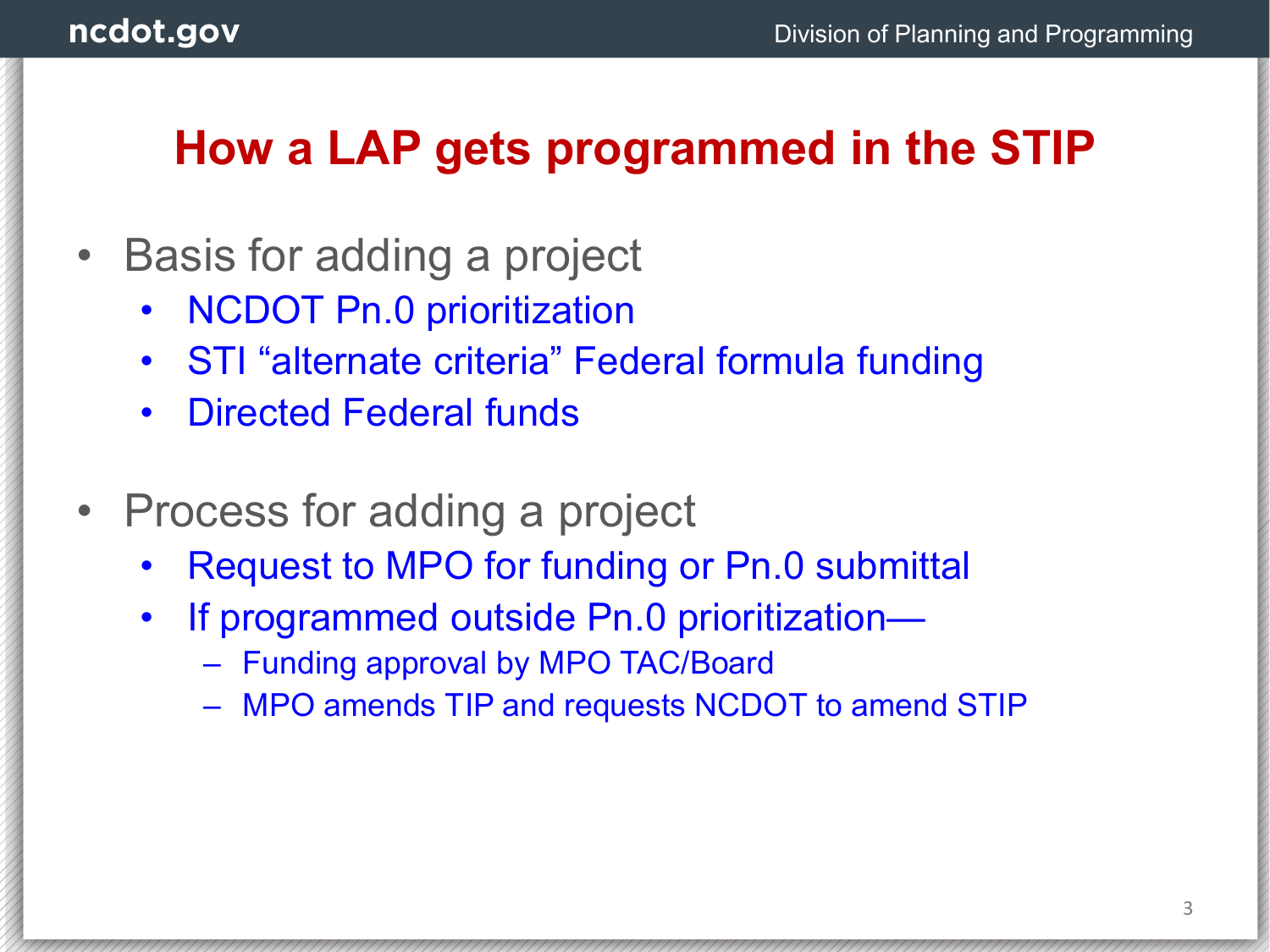## *NCDOT Pn.0 prioritization*

- Typically will be a bicycle/pedestrian project due to STI requirement for non-STI match source – other projects would normally default to NCDOT delivery if funded
- Typically would be Division Needs category funding, based on preceding and STI categorization of bicycle/pedestrian project eligibility
- 2 opportunities per normalization
	- 4% minimum non-highway
	- 6% any mode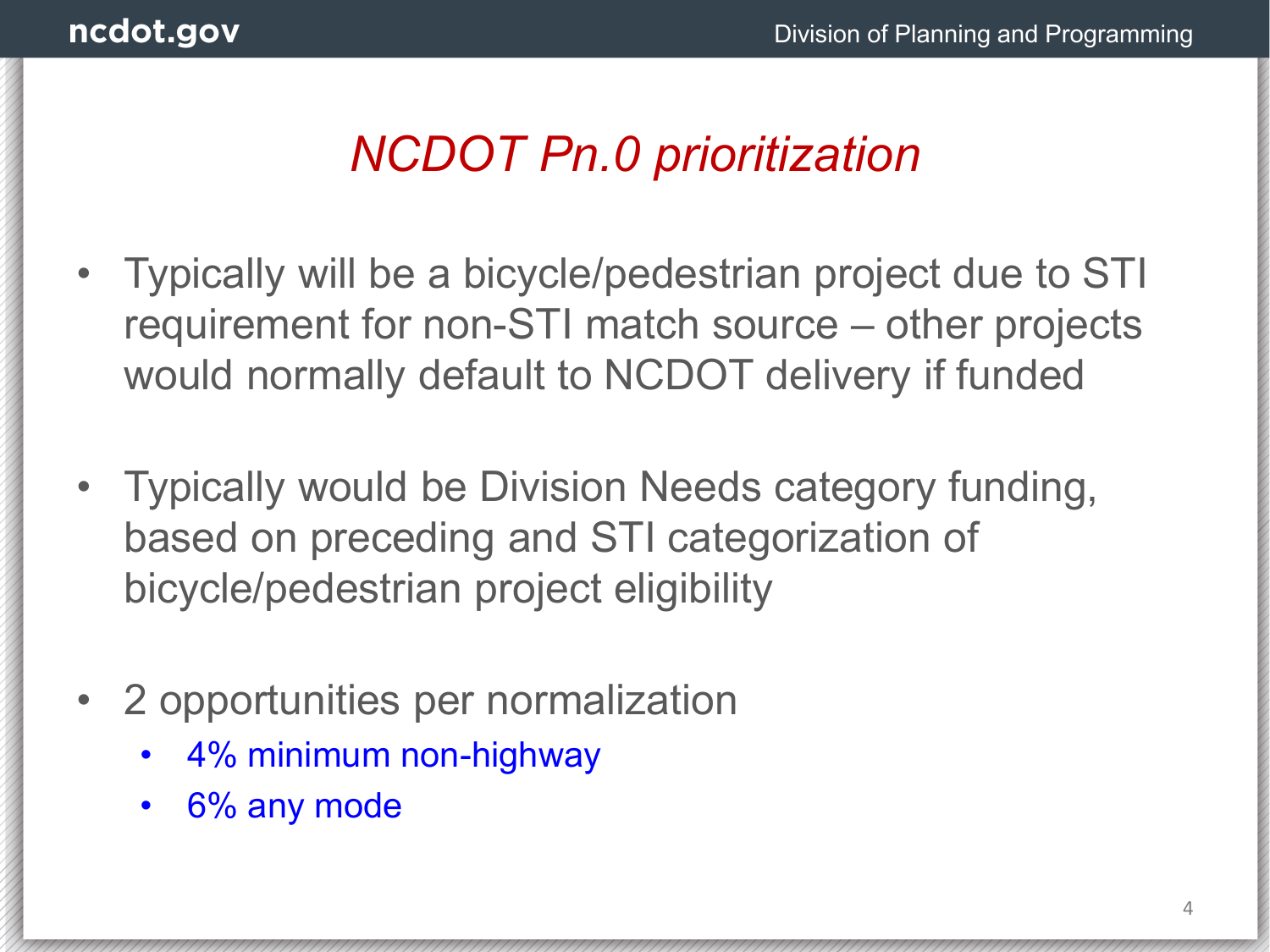## *Federal core program funding*

- Federal surface transportation program sub-allocations to urbanized areas >200K population – "Direct Allocation (DA)"
	- Surface Transportation Block Grant Program (BG) facility must be classified on Federal-aid system as a collector or higher, with a few exceptions (e.g. bike/ped, hazard elimination)
	- Transportation Alternatives (TA) Program alternative transportation modes / solutions
- Congestion Mitigation / Air Quality (CMAQ) NCDOT sub-allocates a portion to MPOs, RPOs in eligible counties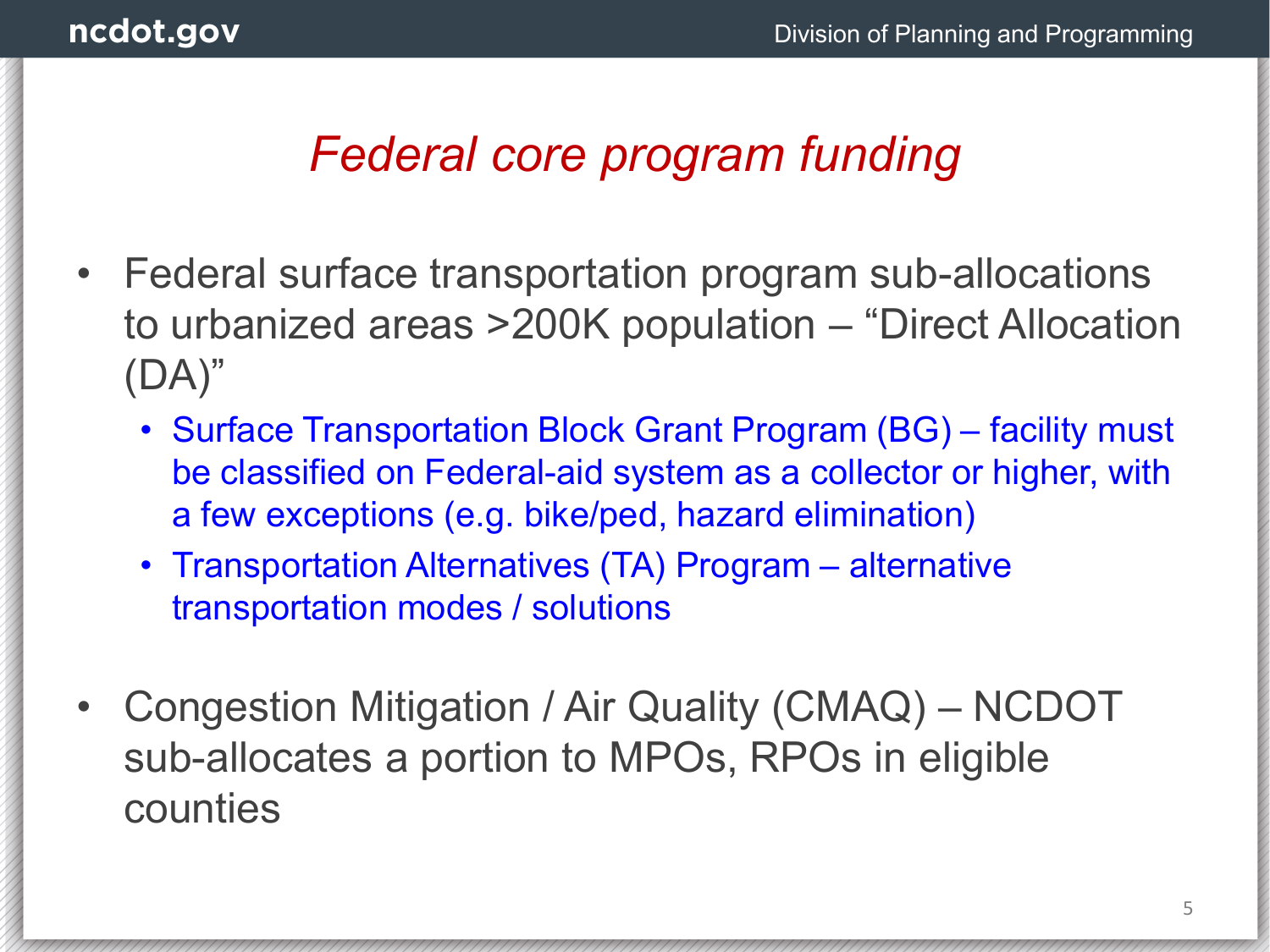### *Directed Federal funds*

- Examples
	- Congressional earmarks
	- BUILD (now RAISE)
	- INFRA
- Match funds and any additional funding required to complete project are responsibility of recipient municipality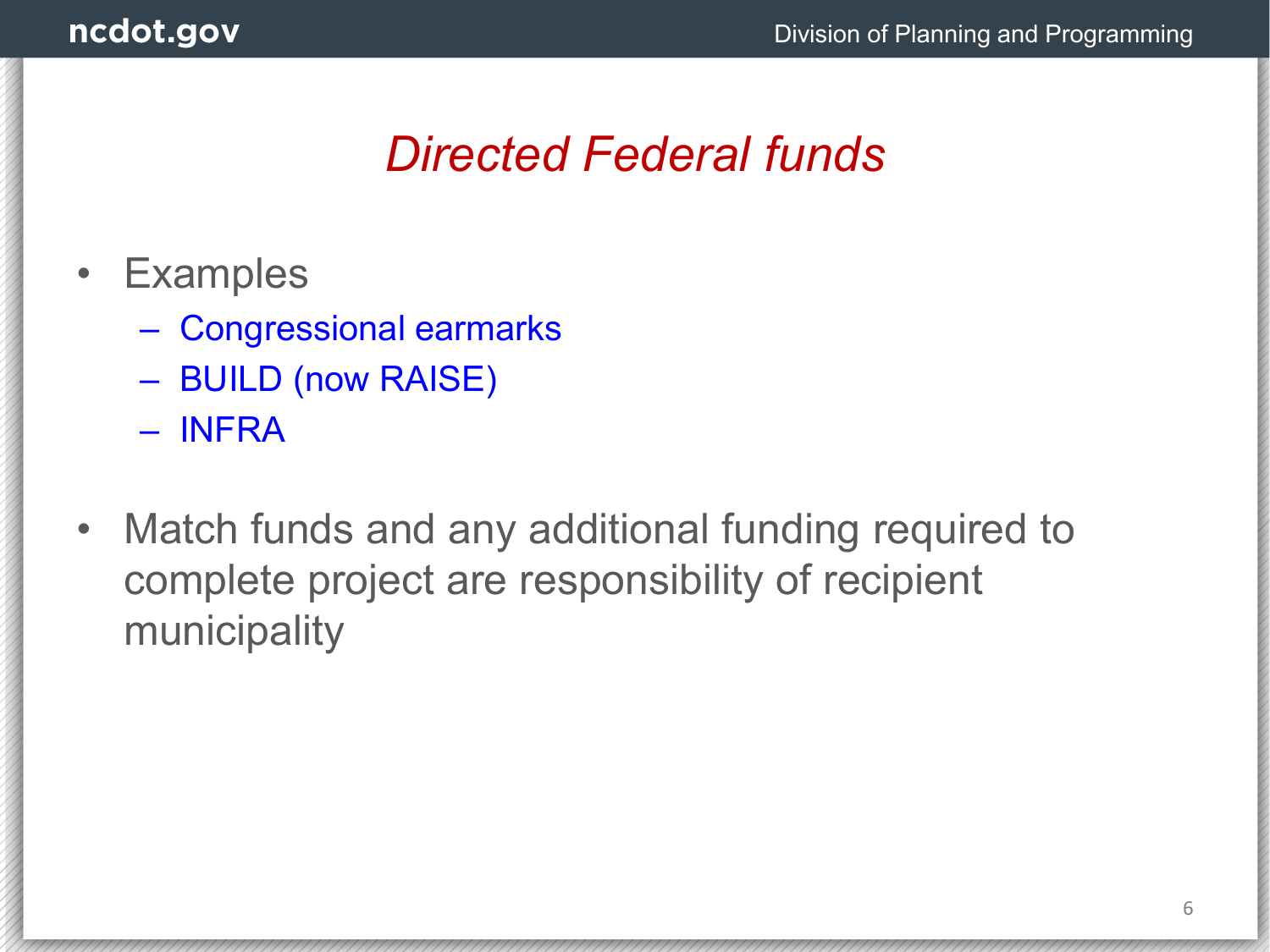### *LAP candidates and STI prioritization*

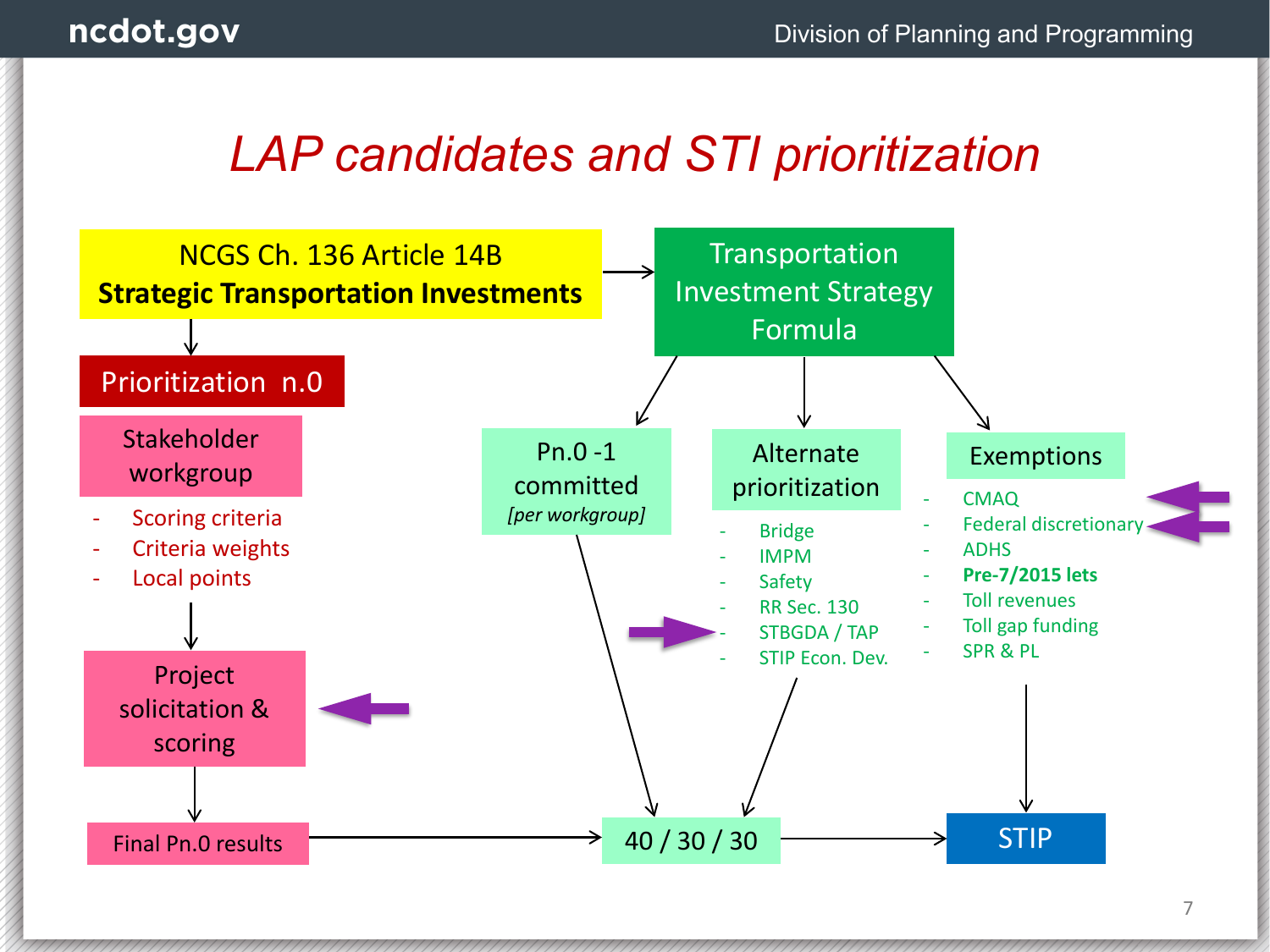### *Process for adding a project outside Pn.0*

#### • Request to MPO for funding

- Location (route, termini, municipality)
- Scope of work
- Schedule by fiscal year
- Cost by phase (preliminary engineering, right of way, construction)
- Approval of funding by MPO
	- Verification of eligibility for proposed funding source
	- Eligible phases of work
	- **Delivery timelines**
	- Funding participation sources and amounts by phase
- MPO amends TIP and requests NCDOT to amend STIP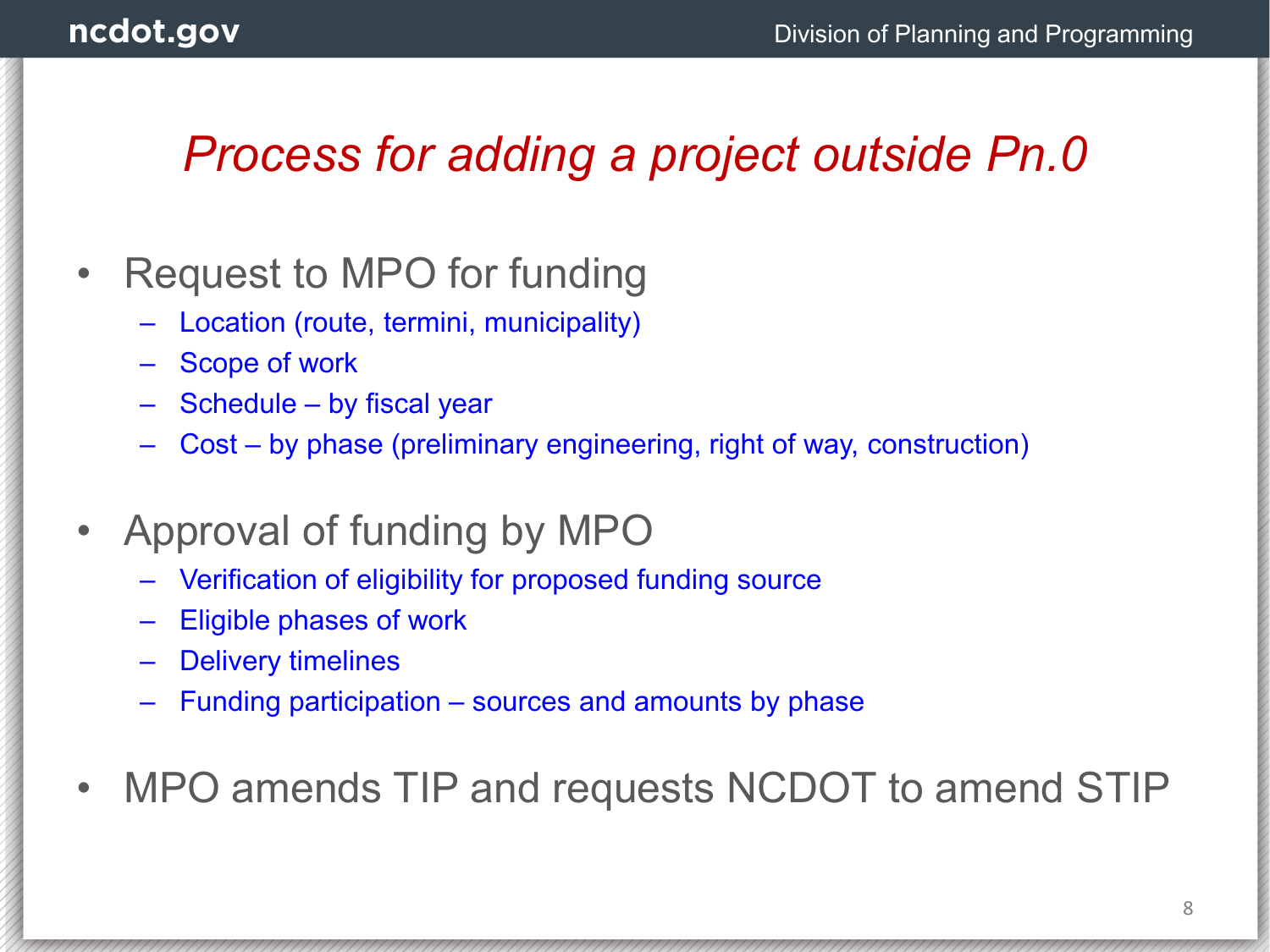## **Programming vs. funding authorization**

- STIP programming funding plan / blueprint; no actual funds to spend
- Funding authorization formal Federal commitment to reimburse, assuming all Federal laws, rules, policies and regulations are followed; authority to begin expending funds
- Project delivery prerequisites for obtaining Federal funding authorization for project phases beyond preliminary engineering (PE) – to be covered in next session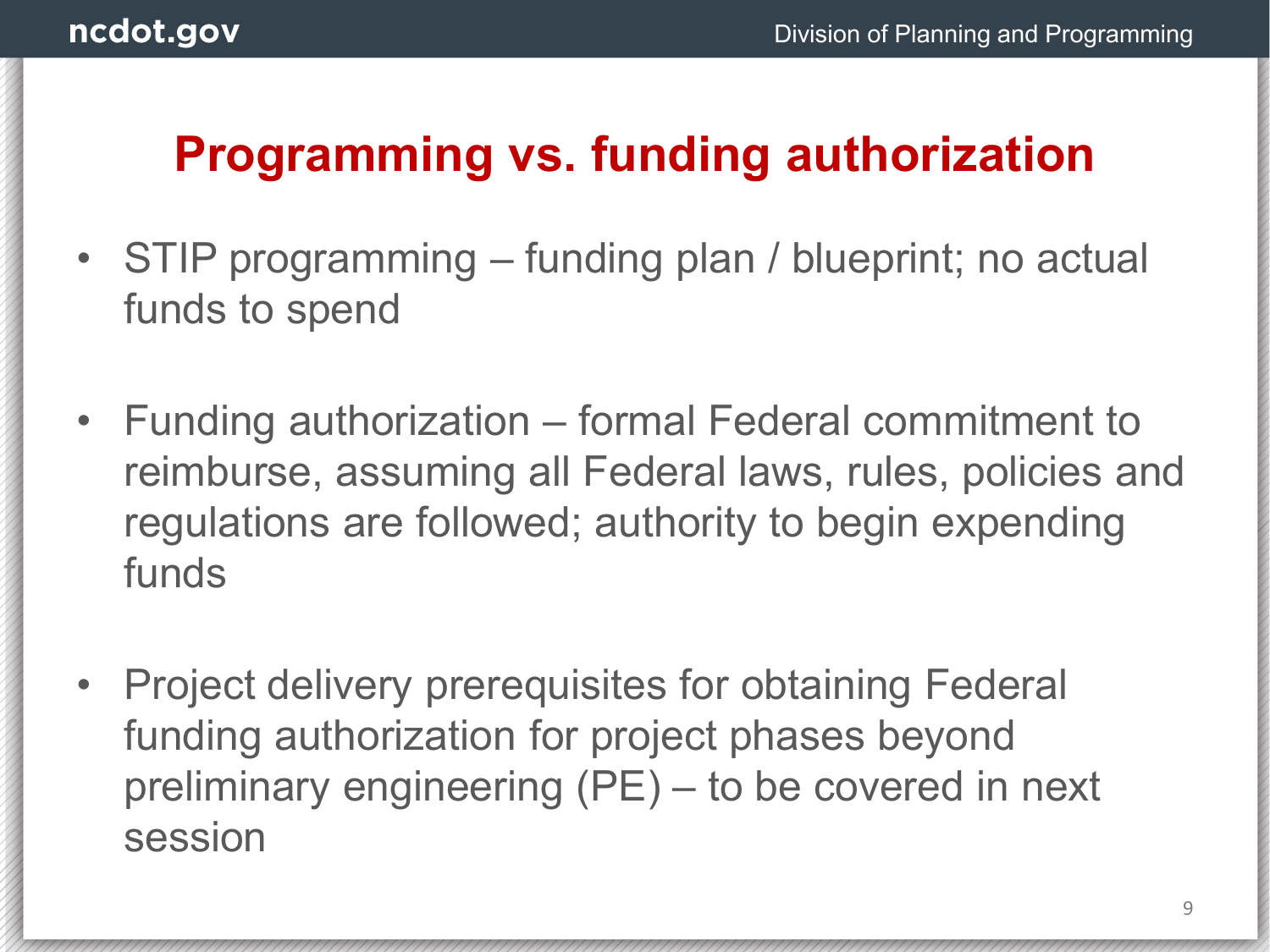#### **Federal requirements regarding STIP programming**

- Federal STIP first 4 years of program
- Funding must be programmed in order for a phase of work to receive funding authorization
- STIP revisions required as follows (up to 5-month process):
	- When a project is added or deleted
	- When schedule for a phase of work advances into or is delayed out of the 4-year Federal STIP (NOTE: NCDOT policy also requires a revision if a schedule crosses a fiscal year)
	- When project cost increases by more than \$2 million and by more than 25% of reference cost